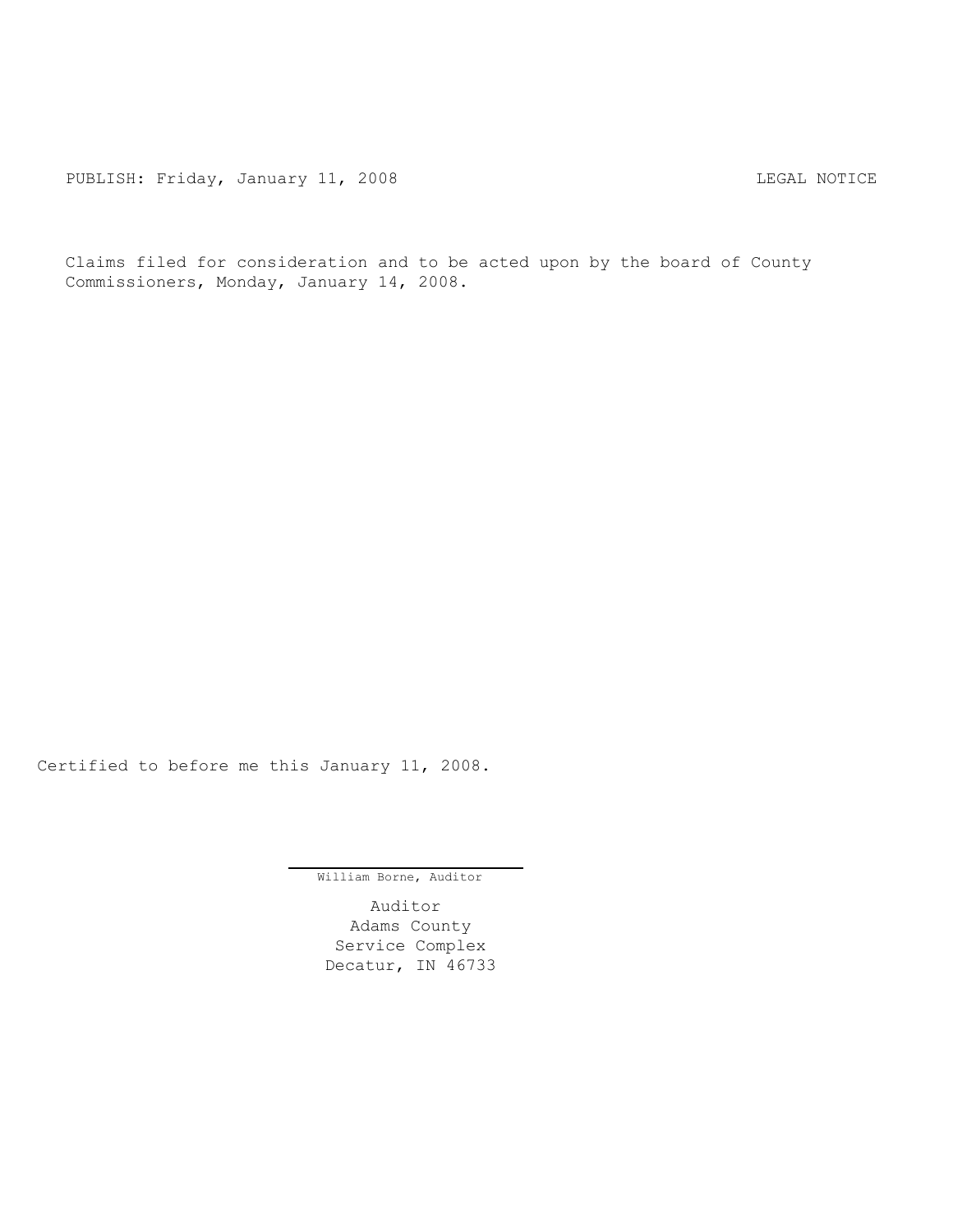

## **Claims Docket for Newspaper Adams County, Indiana**

## For Period: **11/27/2007** to **12/12/2007**

Date Claims to be Paid: **1/14/2008**

*313 W. Jefferson St. Decatur, IN 46733 (219) 724-2600*

| <b>Vendor</b>                     | <b>Amount</b> | <b>Vendor</b>                          | <b>Amount</b> |  |
|-----------------------------------|---------------|----------------------------------------|---------------|--|
| <b>Adams County Auto Supply</b>   | 12.38         | <b>Adams Memorial Hospital</b>         | 31,542.68     |  |
| Adams County Solid Waste          | 2.77          | <b>Adams County Treasurer</b>          | 161,542.37    |  |
| <b>AIT Laboratories</b>           | 825.00        | <b>Allen Business Machines</b>         | 187.92        |  |
| Indiana Michigan Power            | 7,922.29      | Appraisal Research Corpor              | 10,844.33     |  |
| Baker And Sons Plumbing &         | 56.13         | Barney's Auto Electric Se              | 129.00        |  |
| Beam, Longest, And Neff           | 3,005.20      | Berne Ready Mix                        | 183.83        |  |
| Berne Tri-Weekly News             | 128.66        | Brown, Blair A.                        | 6,508.75      |  |
| Hoosier Blue Flame                | 80.00         | Brateman's                             | 74.50         |  |
| Butler, Fairman, & Seufer         | 2,416.51      | Bowers, Charles                        | 2,302.92      |  |
| Chet's Pest Control               | 120.00        | Cintas Location #338                   | 38.01         |  |
| City Of Decatur                   | 3,458.79      | Decatur True Value                     | 304.15        |  |
| <b>Complete Printing Service</b>  | 169.60        | Courtesy Ford, Inc.                    | 127.96        |  |
| Craigville Telephone Comp         | 119.60        | Sigworth, Darrell W.                   | 25.52         |  |
| Decatur Chamber Of Commer         | 150.00        | Decatur Daily Democrat                 | 23.55         |  |
| Decatur Tire Center               | 830.50        | Stimpson, Richard P.                   | 275.00        |  |
| Douglas L. Bauman                 | 96.80         | Erie Haven                             | 913.12        |  |
| <b>Everett Drainage</b>           | 1,880.00      | Fail-Safe Alarm                        | 73.50         |  |
| Geneva Police Department          | 81.00         | Gerber's Super Valu, Inc.              | 1,341.24      |  |
| Gordon Food Service               | 5,756.31      | Grimm's Auto                           | 177.98        |  |
| Haywood Printing Company          | 443.13        | Imaging Office Systems, I              | 234.75        |  |
| Indiana Stamp Company             | 271.90        | Indiana State Coroners As              | 450.00        |  |
| K-Mart                            | 217.41        | L & S Distributing                     | 2,638.80      |  |
| Lehman Feed Mill                  | 65.40         | Lica Construction Corpora              | 1,795.56      |  |
| Marcus J. Ripley                  | 200.00        | Gresla, Mark S. Md                     | 414.00        |  |
| Meshberger Brothers Stone         | 6,852.38      | Minds Eye Graphics                     | 5.81          |  |
| Monroe Water Department           | 247.85        | Kone, Inc.                             | 166.00        |  |
| Moser Motor Sales, Inc.           | 129.13        | Office Concepts, Inc.                  | 149.42        |  |
| Paul W. Reidenbach Equipm         | 10.50         | Pitney-Bowes                           | 18,225.01     |  |
| Quik Stop                         | 215.93        | Thompson, Roger                        | 60.00         |  |
| <b>Safety Systems</b>             | 211.00        | Selking International                  | 376.28        |  |
| Sherwin-Williams                  | 116.66        | <b>Shifferly Dodge</b>                 | 1,161.00      |  |
| Embarq Communications, Inc.       | 16.42         | St. Regis Culvert, Inc.                | 3,463.90      |  |
| <b>Stone-Street Quarries</b>      | 333.97        | Print Shop                             | 1,233.74      |  |
| Sheets, Thomas Wade               | 238.00        | Top Supply Company                     | 358.55        |  |
| <b>Tractor Supply Company</b>     | 141.57        | U.S. Postmaster                        | 246.50        |  |
| Welder Services, Inc.             | 76.93         | West Payment Center                    | 537.00        |  |
| D & D Auto Sales                  | 35.00         | Christopher E. Harvey                  | 277.27        |  |
| <b>ICC Certification Renewals</b> | 50.00         | Burry, Herman, Miller, Brown           | 2,619.85      |  |
| <b>Swiss City Veterinary</b>      | 475.00        | National Serv-All                      | 176.89        |  |
| Embarq                            | 6,561.60      | <b>Adams County Highway Department</b> | 74.85         |  |
| Imi Irving Material, Inc.         | 39,303.91     | Correctional Management Co., Llc       | 13,884.00     |  |
| Zep Manufacturing Company         | 75.00         | Croy Machine & Fabricatio              | 278.75        |  |
| Sycom Inc.                        | 32.45         | Dave Luginbill Excavating & Trucking   | 1,683.00      |  |
| Chris Krull                       | 184.65        | Duane Moser                            | 2,547.00      |  |
| <b>Purdue University</b>          | 875.00        | Hobart Sales And Service               | 135.22        |  |
| <b>Association Of Prosecutin</b>  | 600.00        | Waste Management                       | 168.36        |  |
| <b>B</b> Secure Alarm Systems     | 372.00        | Frederick A. Schurger                  | 766.86        |  |